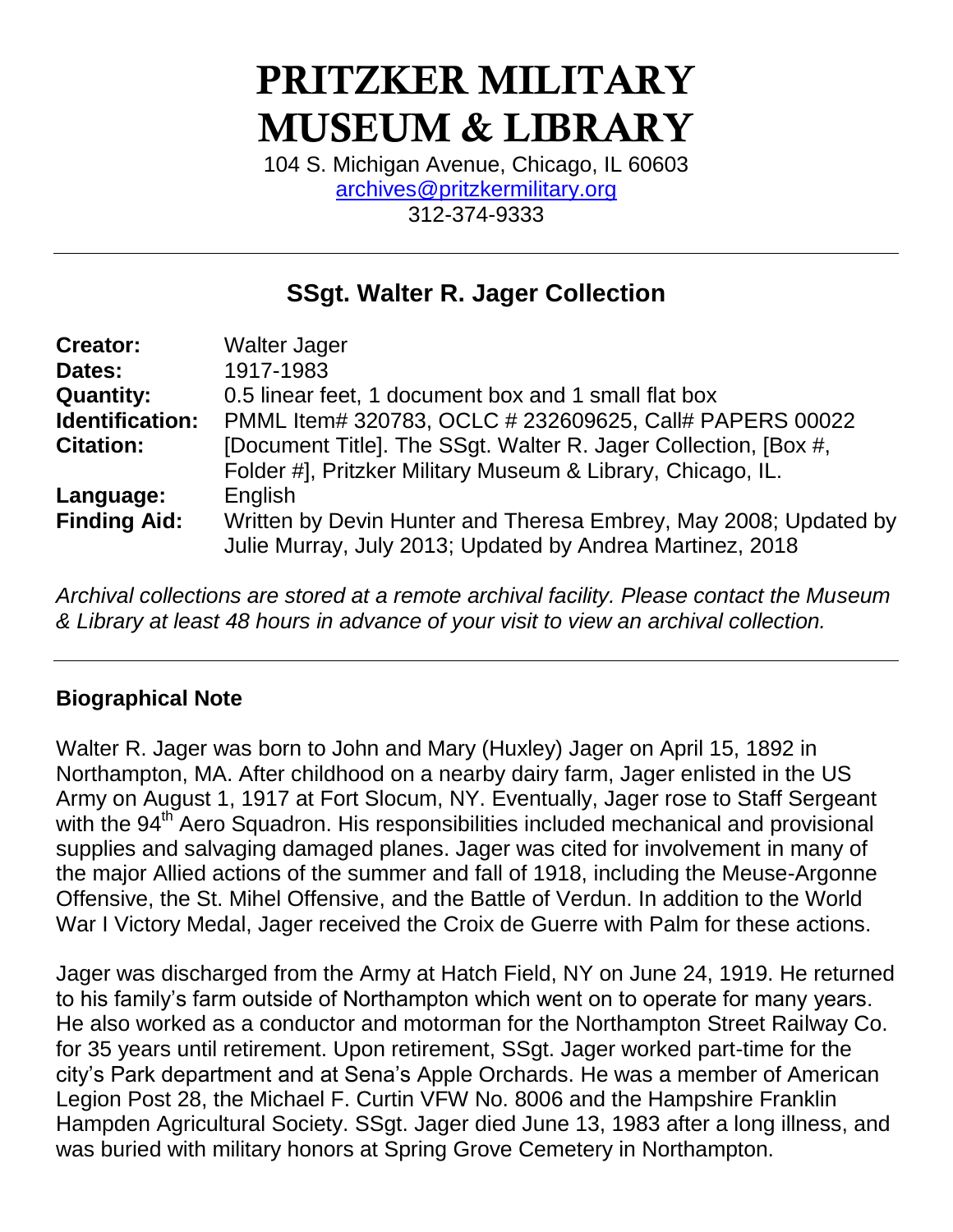#### **Army Service Chronology:**

## **Date Event, Location** March, 1918 **Rheims Sector** April-June, 1918 Toul Sector September 1918 St. Mihiel Offensive October-November, 1918 Verdun Sector November 1918-March 1919

August 1, 1917 Enlisted, For Slocum, NY July 1918 Champagne-Marne Offensive September 1918 Meuse-Argonne Offensive 3<sup>rd</sup> Army, Army of Occupation, Coblenz, Germany June 24, 1910 Discharged, Hatch Field, NY

#### **Scope and Content of the Collection**

This collection relates to the World War I experience of SSgt. Walter R. Jager. Items include photostatic copies of his enlistment and discharge papers, 26 wartime photographs, cablegrams and stationary, and four small notebooks holding Jager's handwritten journals and notes. Three journals consist of Jager's intermittent daily notes. The earliest entry is January 1917; entries for this notebook are generally one to three sentences and list only the most salient features of the day as experienced by Jager and his Army and childhood friend Raymond Burdick. The second journal begins in July 1918 and continues through April 1919. Each daily entry in this notebook is longer than the first notebook. Here Jager describes his daily actions during the height of America's involvement on the front through the end of the war and into the occupation of Germany. The third journal holds entries from late April through early May, and ends on the day Jager's unit departed for Le Mans, France. The fourth notebook, Notebook One in the arrangement, contains Jager's technical notes and drawings related to aerospace mechanics.

The photographs of the collection include portrait shots of Jager and his closest Army friends, snapshots and group photographs of his unit in France, and one color photograph of Jager in old age.

#### **Arrangement**

This collection is arranged in two series, each housed in a separate box. Series One consists of five folders, arranged by type of record. Series Two consists of Jager's notebooks, beginning with his mechanical notes and continuing chronologically.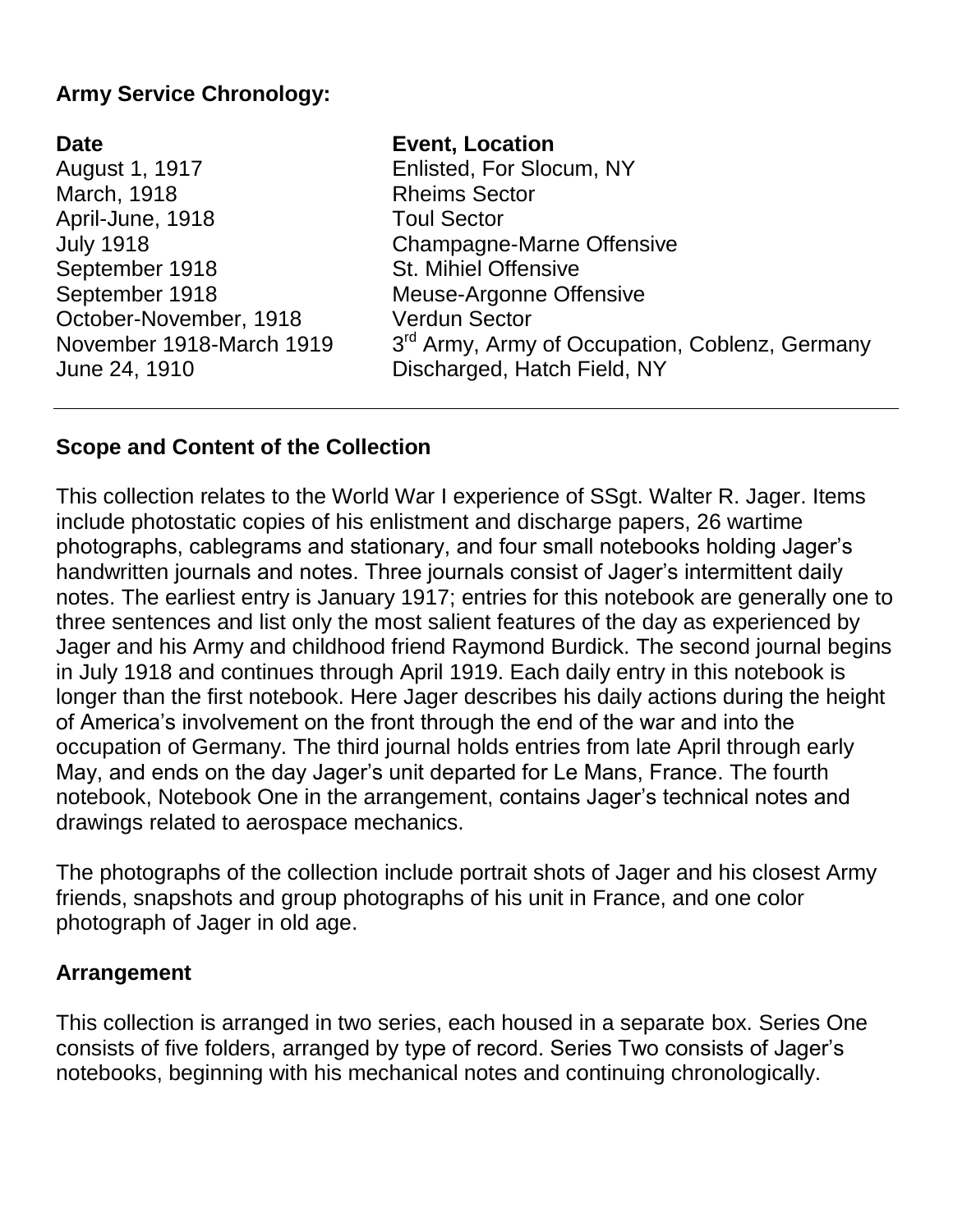#### **Rights**

All other rights are held by the author or publisher. Users assume responsibility for following copyright laws as established by US Code Title 17.

#### **Related Collections**

Davison Family Collection Robert T. Herz Collection Lt. Felix R. Zaugg Collection

#### **Separations**

| <b>Item Number</b> | <b>Description</b>                                                                                       | <b>Date</b> | <b>Location</b>           |
|--------------------|----------------------------------------------------------------------------------------------------------|-------------|---------------------------|
|                    | Four pocket enlisted man's olive drab<br>wool tunic, with standup collar and US<br>aviation collar discs |             |                           |
|                    | Olive drab overseas cap with small<br>embroidered 1st Army patch.                                        |             |                           |
|                    | Olive drab wool britches.                                                                                |             |                           |
|                    | Brown leather aviation jerkin with six<br>button front, olive drab flannel lining.                       |             |                           |
|                    | World War I Victory Medal with ribbon                                                                    |             |                           |
|                    | Aluminum dog tags with original ribbon                                                                   |             |                           |
| 320783025          | Portrait: "Most Sincerely, Samuel L.<br>Rouse, Perry Missouri, USA                                       | n.d.        | Photographs<br>Collection |
| 32078026           | Portrait: Rouse                                                                                          | n.d.        | Photographs<br>Collection |
| 32078027           | <b>Portrait: Raymond Burdick</b>                                                                         | n.d.        | Photographs<br>Collection |
| 32078028           | Portrait: "Ray Burdick from<br>Northhampton, Mass—war time buddy of<br>Jager                             | n.d.        | Photographs<br>Collection |
| 32078029           | Snapshot: training camp (Kelly Field, San                                                                | n.d.        | Photographs               |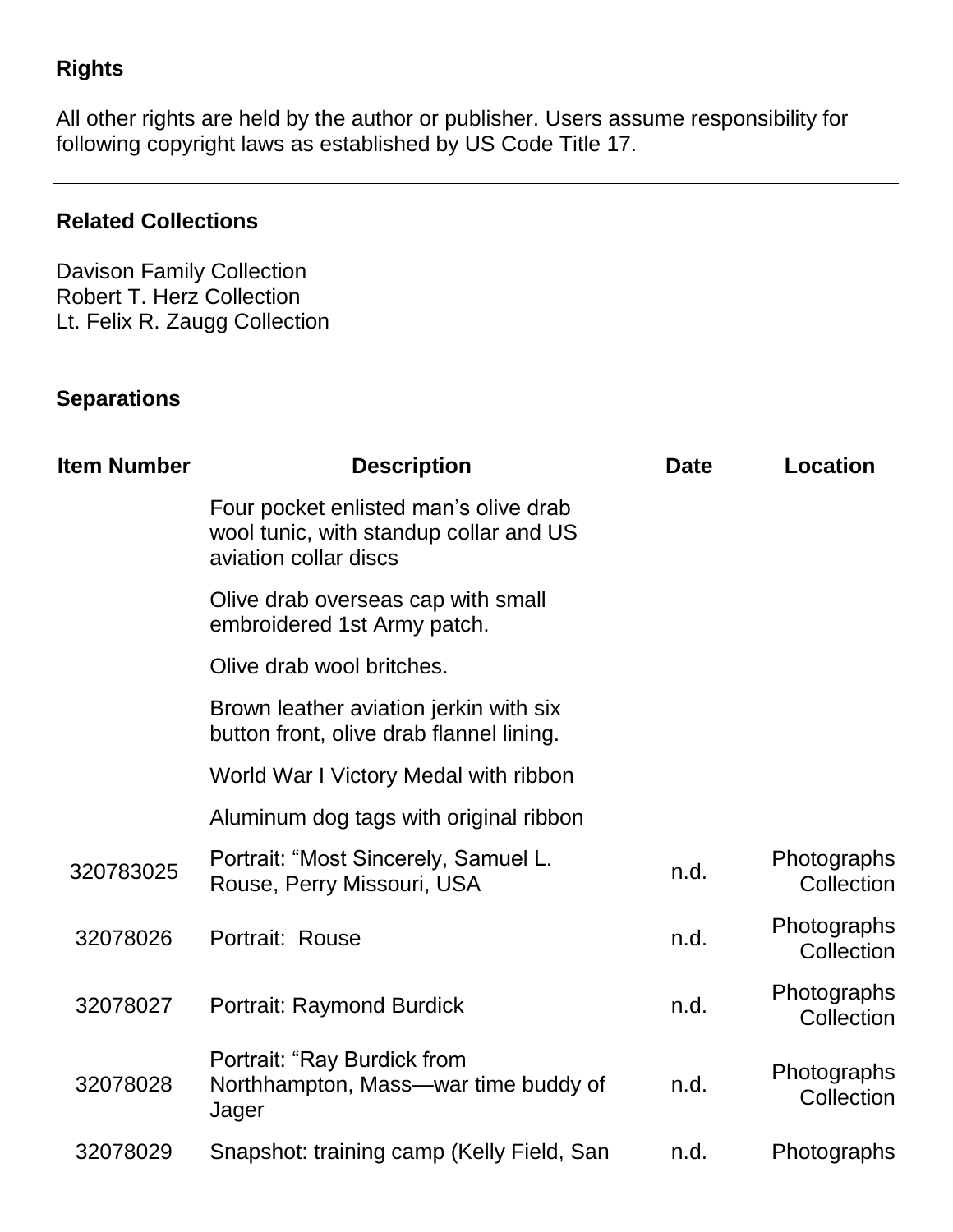|          | Antonio, TX)                                                                                                                   |                  | Collection                |
|----------|--------------------------------------------------------------------------------------------------------------------------------|------------------|---------------------------|
| 32078030 | Snapshot: "Sept. 17, 1917. 94th Aero<br>Squadron in a drill"                                                                   | 17-Sept-<br>1917 | Photographs<br>Collection |
| 32078031 | Snapshot: "Sgt Jager, Kelly Field Texas,<br>1917"                                                                              | 1917             | Photographs<br>Collection |
| 32078032 | Snapshot: "The Cooks"                                                                                                          | n.d.             | Photographs<br>Collection |
| 32078033 | Snapshot: "Gill Rouse, Howard Fauly,<br>Jessie Pickler, Ralph Russell, Lonnes (?)<br>Christensen, A. Omserenko (?)             | n.d.             | Photographs<br>Collection |
| 32078034 | Snapshot of group                                                                                                              | n.d.             | Photographs<br>Collection |
| 32078035 | Snapshot: "Sgt. Talbert, Sgt. Clark, Sgt.<br>W.R. Jager"                                                                       | n.d.             | Photographs<br>Collection |
| 32078036 | Snapshot: unknown buildings                                                                                                    | n.d.             | Photographs<br>Collection |
| 32078037 | Reproduction: photograph of grave of Lt.<br>I.R. Curry, died August 18, 1918. 95th<br>Aero Squadron                            | n.d.             | Photographs<br>Collection |
| 32078038 | Snapshot: unknown steamer ship<br>(Committee of Welcome, New York?)                                                            | n.d.             | Photographs<br>Collection |
| 32078039 | Snapshot: unknown soldier on street                                                                                            | n.d.             | Photographs<br>Collection |
| 32078040 | Snapshot: unknown soldier getting<br>haircut—"The trucks are the ones we<br>kept our supplies and also had to sleep in<br>one" | n.d.             | Photographs<br>Collection |
| 32078041 | Snapshot: "Burdick, Ross, Jager,<br>Howard"                                                                                    | n.d.             | Photographs<br>Collection |
| 32078042 | Snapshot: Talley, Cass, Jager (signed)—<br>"Would you photograph this photo on the<br>front and return to me?"                 | n.d.             | Photographs<br>Collection |
| 32078043 | Carte Postale: group with Jager                                                                                                | n.d.             | Photographs<br>Collection |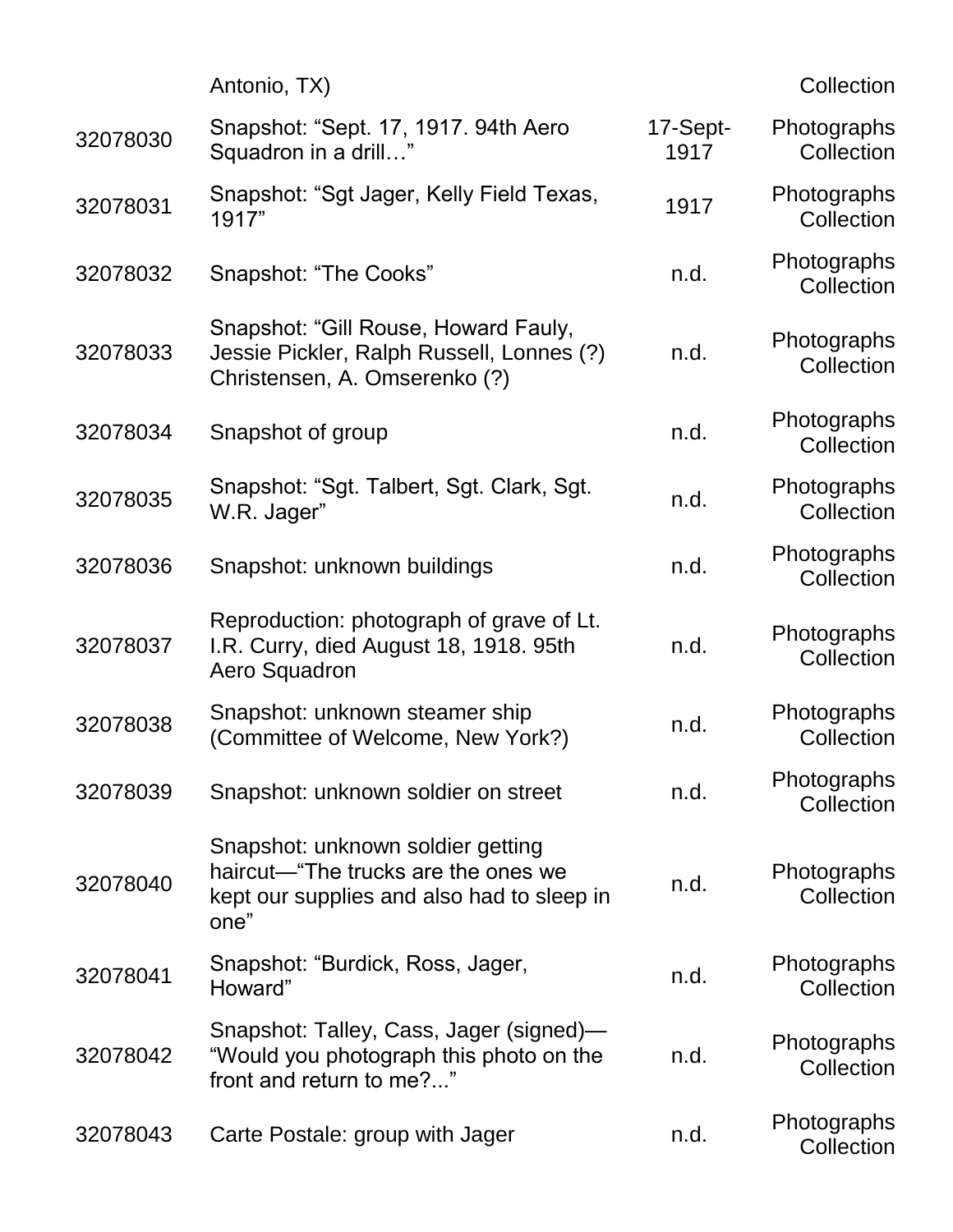| 32078044 | Carte Postale: supply line                                                                                    | n.d. | <b>Photographs</b><br>Collection |
|----------|---------------------------------------------------------------------------------------------------------------|------|----------------------------------|
| 32078045 | Carte Postale: "Sgt 1st CI Walter Jager,<br>Chief Supply Sgt; Cpl R Burdick, both<br>from Northampton, Mass." | n.d. | Photographs<br>Collection        |
| 32078046 | Carte Postale: Jager sitting on window sill                                                                   | n.d. | <b>Photographs</b><br>Collection |
| 32078047 | Carte Postale: group with Jager                                                                               | n.d. | Photographs<br>Collection        |
| 32078048 | Caret Postale: "To Walter from Howard<br>Fauly, R.I."                                                         | n.d. | Photographs<br>Collection        |
| 32078049 | Portrait: Major Raouel Luffberry - "I was<br>Luffberry mechanic when he was shot<br>down"                     | n.d. | <b>Photographs</b><br>Collection |
| 32078050 | Color snapshot: "To Bill Dion, from Walter<br>Jager, 94th Aero Squadron"                                      | n.d. | Photographs<br>Collection        |
|          |                                                                                                               |      |                                  |

#### **Key Subjects**

This collection is indexed under the following headings in the Library's online catalog. Researchers interested in materials about related topics, persons, or places should search the catalog using these subject headings.

#### **Names**

Jager, Walter

#### **Subjects**

Aeronautics, Military -- History. Air power -- History. United States. Army. 94<sup>th</sup> Aero Squadron. World War, 1914-1918 – Personal narratives. World War, 1914-1918 – Aerial operations.